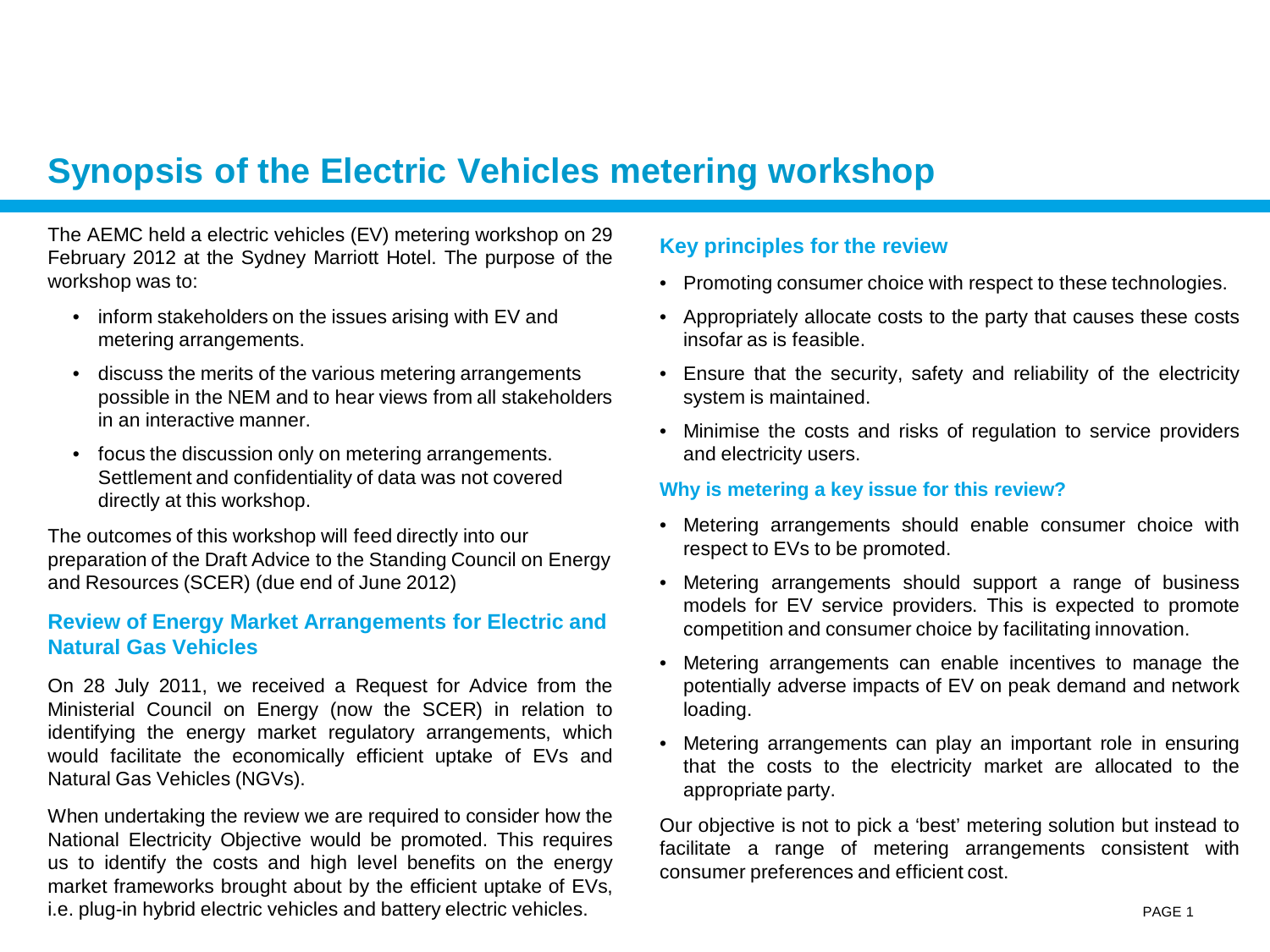# **Synopsis of the EV first metering workshop**

## **Key metering concepts**

Some Key metering concepts were introduced, including:

- The National Measurement Act
- National Metering Identifiers (NMIs)
- Responsible person (for a metering installation)
- **Metering installations**
- Role of the Metering Data Provider (MDP)
- Current framework for metering in the National Electricity Rules
- Smart meters (in an Australian context)

## **Separate metering**

## *Technical Issues*

- Installation of a second meter dedicated to the EV. This means two NMIs and potentially two separate responsible persons, if a separate connection is established.
- Separate metering could be achieved with multi element meters.

## *Policy Issues*

- Separate metering of the EV charging load may be required under some of the proposed businesses models.
- Costs are reportedly in the range of \$1,000 to \$8,000. Some participants considered this range to be inflated.
- Rules 7.2.4(b) does not permit two people being responsible for the same metering installation. How separate service providers could utilise multi-element meters may need further discussion.

## **Parent/child (or subtractive ) metering**

## *Technical Issues*

- An upstream, or parent, metering installation must already exist or be installed. This must be the same type as the child (i.e., an interval meter).
- The child meter is embedded in the premises and must be able to enable time of use pricing. As an embedded network, the premises would be required to obtain an exemption from being registered as a network service provider.
- The parent and child meters each forms two NMIs with the child meter for the EV load and the parent meter for the remainder of the load at the premises. This allows the separate loads to be settled by different entities.

## *Policy Issues*

- May be more cost effective than installing a separate meter, thus potentially enabling greater flexibility and consumer choice.
- It is not clear to all stakeholders who the responsible person for the child meter would or should be.
- The existing arrangements for embedded networks are not specified in the Rules but are supported by an AEMO guideline. A review of these arrangements may be required.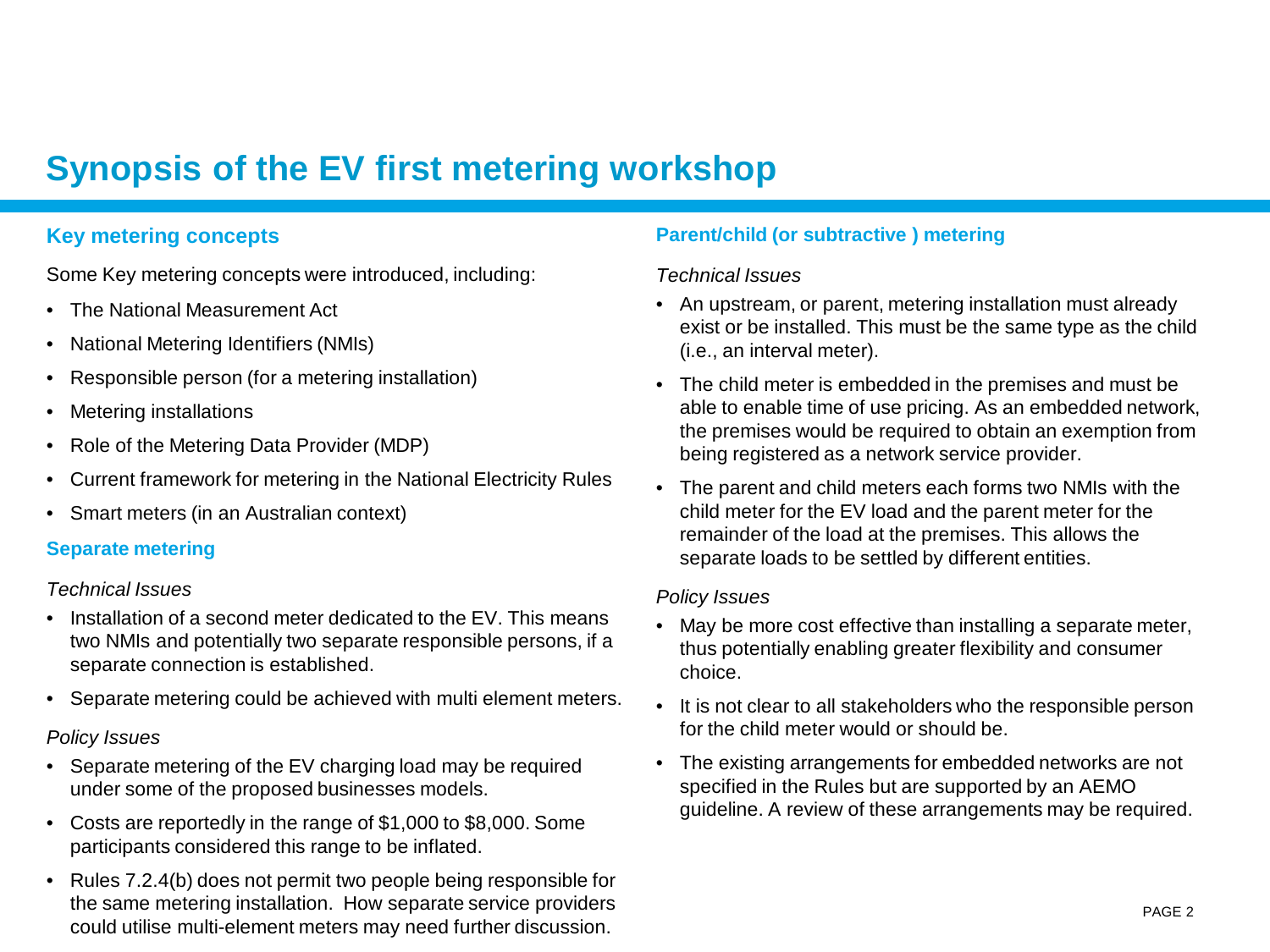# **Synopsis of the EV first metering workshop**

## **Roaming NMI**

## *Technical Issues*

- Equivalent to a parent/child arrangement except that the child meter is installed in the EV and may be associated with a range of parent metering installations.
- Not possible at present as a metering installation must have a fixed location and the parent and child must have the same transmission connection point.
- It would be challenging to correctly associate the child meter with the correct parent meter.
- Implementing roaming NMIs in the NEM would be complex and hence potentially expensive.

## *Policy Issues*

- The benefits of a roaming NMI can be captured by other arrangements without the implementation costs.
- There was no support for roaming NMIs from participants at the workshop.

## **No dedicated EV metering**

## *Technical Issues*

- Existing meter is used to measure total load, including the EV.
- The existing meter would need to be replaced with an interval meter if the EV is used to feed energy into the network (i.e. vehicle to grid).

#### *Policy Issues*

• Without an interval meter it would not be possible to provide incentives to charge EVs at off-peak times.